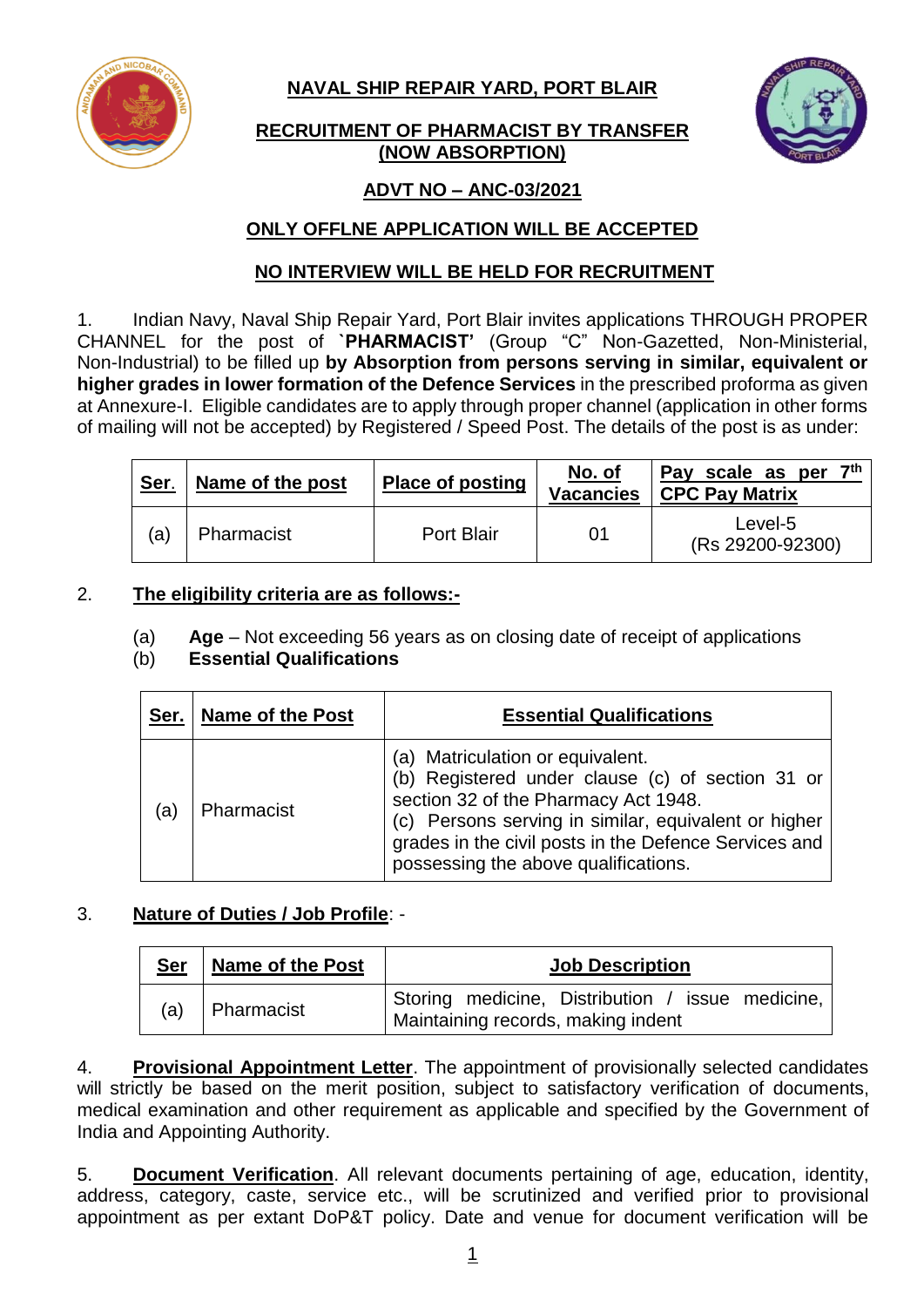intimated to the provisionally selected candidates through letter which will be sent to the respective address of the candidates by post or through Registered e-mail IDs.

6. **Last Date / Crucial Date.** The last date / crucial date for determining the eligibility of the applicants will be counted 60 days after excluding the first date of publication in the Employment News (for eg. For the vacancy published in the Employment News dated 18-24 Jan XXXX, the crucial date will be 60 days counted from the 19 Jan XXXX (excluding the first date of publication).

7. **How to apply**. The application should be on plain paper (A4 size) (good quality paper should be used) either neatly hand written or typed as per the prescribed Format, affixed with latest passport size colour photograph duly attested by self. The envelop must be super-scribed on the top as "**APPLICATION FOR THE POST OF "PHARMACIST" BY TRANSFER (NOW ABSORPTION)** and sent through proper channel to **The Commodore Superintendent, (for Oi/C Recruitment Cell), Naval Ship Repair Yard (PBR) , Post Box No - 705, Haddo, Port Blair - 744102**"**, South Andaman, Andaman & Nicobar Islands.**

8. The following documents are to be sent alongwith the application (Annexure-II)

(a) CR Dossier in original / photocopies of the ACRs for the last five years, duly attested by an officer of the rank of Under Secretary of the Govt. of India or above.

- (b) Disciplinary/ Vigilance clearance certificate.
- (c) Integrity Certificate
- (d) A Statement of major / minor penalty, if any, imposed during the last ten years.
- (e) Cadre Clearance Certificate.

(f) Self-attested copies of Certificate / Marks sheet in support of educational / technical/ other qualifications etc., Original Certificates / Mark sheets should be produced when asked for.

(g) A passport size photograph duly attested on reverse (by current employer) should be pinned with the application.

#### 9. **GENERAL INSTRUCTIONS**.

(a) The vacancies indicated above are provisional and may be increased / reduced or even made NIL without assigning any reasons.

(b) Attested copies of educational qualifications, experience and other Certificate should be enclosed with the application in support of candidates claim against the requisite eligibility criteria. Candidates may be required to produce original certificates for verification at the time of interview/ selection.

(c) Incomplete applications, applications with insufficient details, and/ or those received late and/ or not accompanied by supporting certificate / documents and/or in the format other than prescribed, would be summarily rejected. No correspondence in this regard would be entertained.

(d) Indian Navy reserves the right to shortlist the applications, if necessitated. Mere submission of the application does not guarantee for being shortlisted / selected for the post applied for. No correspondence will be entertained on this matter.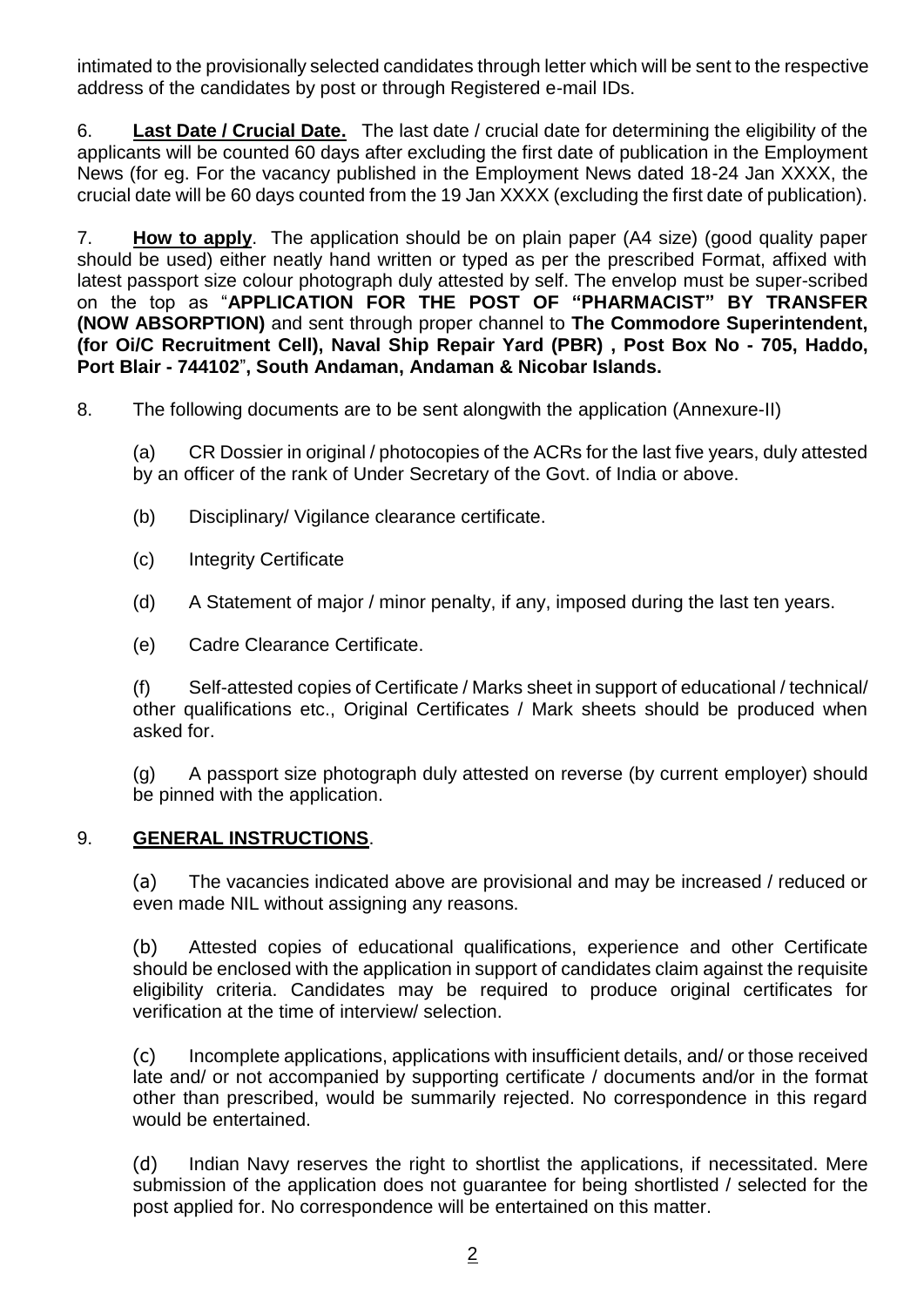(e) The Competent Authority reserves the right to select the criteria for Shortlisting of candidates. Competent Authority also reserves the right to cancel part of whole of any recruitment process at any stage in this employment notification without assigning any reason thereof.

(f) The `Curriculum Viate' (CV) duly supported by documents will be assessed by the Selection Committee while selecting candidates for appointment to the post of absorption basis.

(g) Any candidate once selected shall not be allowed to withdraw or refuse to join and it shall be the responsibility of the sponsoring authority to release the selected candidate within one month of issue of appointment order.

(h) The last date / crucial date for determination of the qualifying service for the post will be the closing date of the receipt of application.

(j) Submission of false / incorrect / incomplete and/or dubious / bogus documents shall be a disqualification for the post.

(k) Canvassing in any form and/ or bring in any influence, political or otherwise will be a disqualification for the post.

(l) Only provisionally selected candidates will be informed about their selection after the selection process and no other correspondence would be entertained.

(m) Candidates are requested to ensure that they fulfill the eligibility conditions before applying for the post.

(n) The terms and conditions given in this advertisement are subject to change and should, therefore be treated as guidelines only.

(p) The advertisement has been uploaded on website [www.andaman.gov.in,](http://www.andaman.gov.in/) [www.ncs.gov.in](http://www.ncs.gov.in/) and www.indiannavy.nic.in.

# **RECRUITMENT IN THE INDIAN NAVY IS ABSOLUTELY FAIR**

e-mail: [nsrypb-navy@nic.in](mailto:nsrypb-navy@nic.in) Contact No.: 03192-248511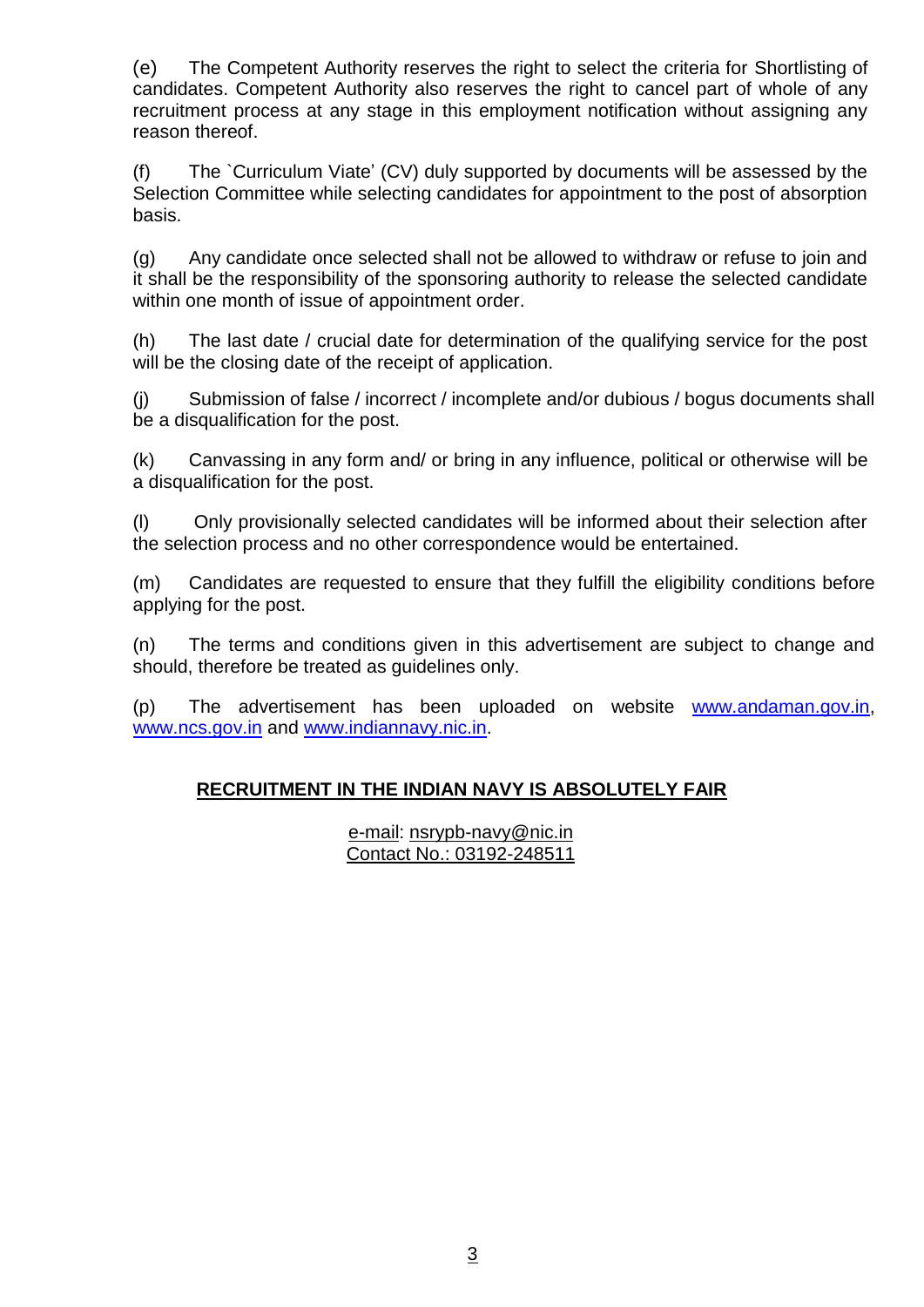## **ANNEXURE-I**

#### **BIO-DATA/ CURRICULUM VITAE PROFORMA**

## **RECRUITMENT OF ' PHARAMCIST' BY TRANSFER (NOW ABSORPTION) - NSRY(PB)**

| $\mathbf 1$                                                                                                                                          | Name and Address (in Block Letters)                                                                                                                                                                                                                          |  |                                         |                                                                                                 |                       |                                                                              |
|------------------------------------------------------------------------------------------------------------------------------------------------------|--------------------------------------------------------------------------------------------------------------------------------------------------------------------------------------------------------------------------------------------------------------|--|-----------------------------------------|-------------------------------------------------------------------------------------------------|-----------------------|------------------------------------------------------------------------------|
| 2                                                                                                                                                    | Date of Birth (in Christian era)                                                                                                                                                                                                                             |  |                                         |                                                                                                 |                       | Paste a recent                                                               |
| 3                                                                                                                                                    | Aadhaar Card No                                                                                                                                                                                                                                              |  |                                         |                                                                                                 |                       | <b>Color Photo</b>                                                           |
| 4(i)                                                                                                                                                 | Date of entry into service                                                                                                                                                                                                                                   |  |                                         |                                                                                                 |                       | (Passport size)                                                              |
| (ii)                                                                                                                                                 | Date of retirement under Central /<br><b>State Government rules</b>                                                                                                                                                                                          |  |                                         |                                                                                                 |                       |                                                                              |
| 5                                                                                                                                                    | <b>Educational Qualifications</b><br>(Matriculation onwards)                                                                                                                                                                                                 |  |                                         |                                                                                                 |                       |                                                                              |
|                                                                                                                                                      | Whether<br>Educational<br>other<br>and<br>qualifications required for the post are<br>satisfied (if any qualification has<br>been treated as equivalent to the<br>one prescribed in the Rules, state<br>the authority for the same)                          |  |                                         | Possess Qualification (YES / NO)                                                                |                       |                                                                              |
| 6                                                                                                                                                    | Qualifications required as mentioned<br>the Advertisement / vacancy<br>in<br>circular                                                                                                                                                                        |  | Qualifications possessed by the Officer |                                                                                                 |                       |                                                                              |
|                                                                                                                                                      | <b>Essential</b>                                                                                                                                                                                                                                             |  | <b>Essential</b>                        |                                                                                                 |                       |                                                                              |
|                                                                                                                                                      | (A) Qualification                                                                                                                                                                                                                                            |  | (A) Qualification                       |                                                                                                 |                       |                                                                              |
|                                                                                                                                                      | (B) Experience                                                                                                                                                                                                                                               |  | (B) Experience                          |                                                                                                 |                       |                                                                              |
|                                                                                                                                                      | <b>Desirable</b>                                                                                                                                                                                                                                             |  | <b>Desirable</b>                        |                                                                                                 |                       |                                                                              |
|                                                                                                                                                      | (A) Qualification                                                                                                                                                                                                                                            |  |                                         | (A) Qualification                                                                               |                       |                                                                              |
|                                                                                                                                                      | (B) Experience                                                                                                                                                                                                                                               |  |                                         | (B) Experience                                                                                  |                       |                                                                              |
| 6.1                                                                                                                                                  | Note: This column need to be amplified to indicate Essential and Desirable Qualifications<br>as mentioned in the RRs by Administrative Ministry / Department / Office at the time of issue<br>of Circular and issue of Advertisement in the Employment News. |  |                                         |                                                                                                 |                       |                                                                              |
| 6.2                                                                                                                                                  | In case of Degree and Post Graduate Qualifications Elective / Main subjects and subsidiary<br>subjects may be indicated by the candidates.                                                                                                                   |  |                                         |                                                                                                 |                       |                                                                              |
| 7                                                                                                                                                    | Please state clearly whether in the<br>light of entries made by you above,<br>you meet the Essential Qualifications<br>and work experience of the post                                                                                                       |  |                                         |                                                                                                 |                       |                                                                              |
| 7.1                                                                                                                                                  | Note: The Borrowing Departments are to provide their specific comments / views confirming<br>the relevant Essential Qualification / Work experience possessed by the Candidate (as<br>indicated in the Bio-data) with reference to the post applied)         |  |                                         |                                                                                                 |                       |                                                                              |
| Details of employment, in chronological order. Enclose a separate sheet duly authenticated<br>by your signature, if the space below is insufficient. |                                                                                                                                                                                                                                                              |  |                                         |                                                                                                 |                       |                                                                              |
| 8                                                                                                                                                    | Office /<br>Post held on<br><b>From</b><br>regular basis<br><b>Institution</b>                                                                                                                                                                               |  | <u>To</u>                               | *Pay Band and<br>Grade Pay/Pay<br><b>Scale</b><br>of<br>the<br>post held<br>on<br>regular basis | detail)<br>experience | Nature of Duties (in<br>highlighting<br>required<br>for the post applied for |
|                                                                                                                                                      |                                                                                                                                                                                                                                                              |  |                                         |                                                                                                 |                       |                                                                              |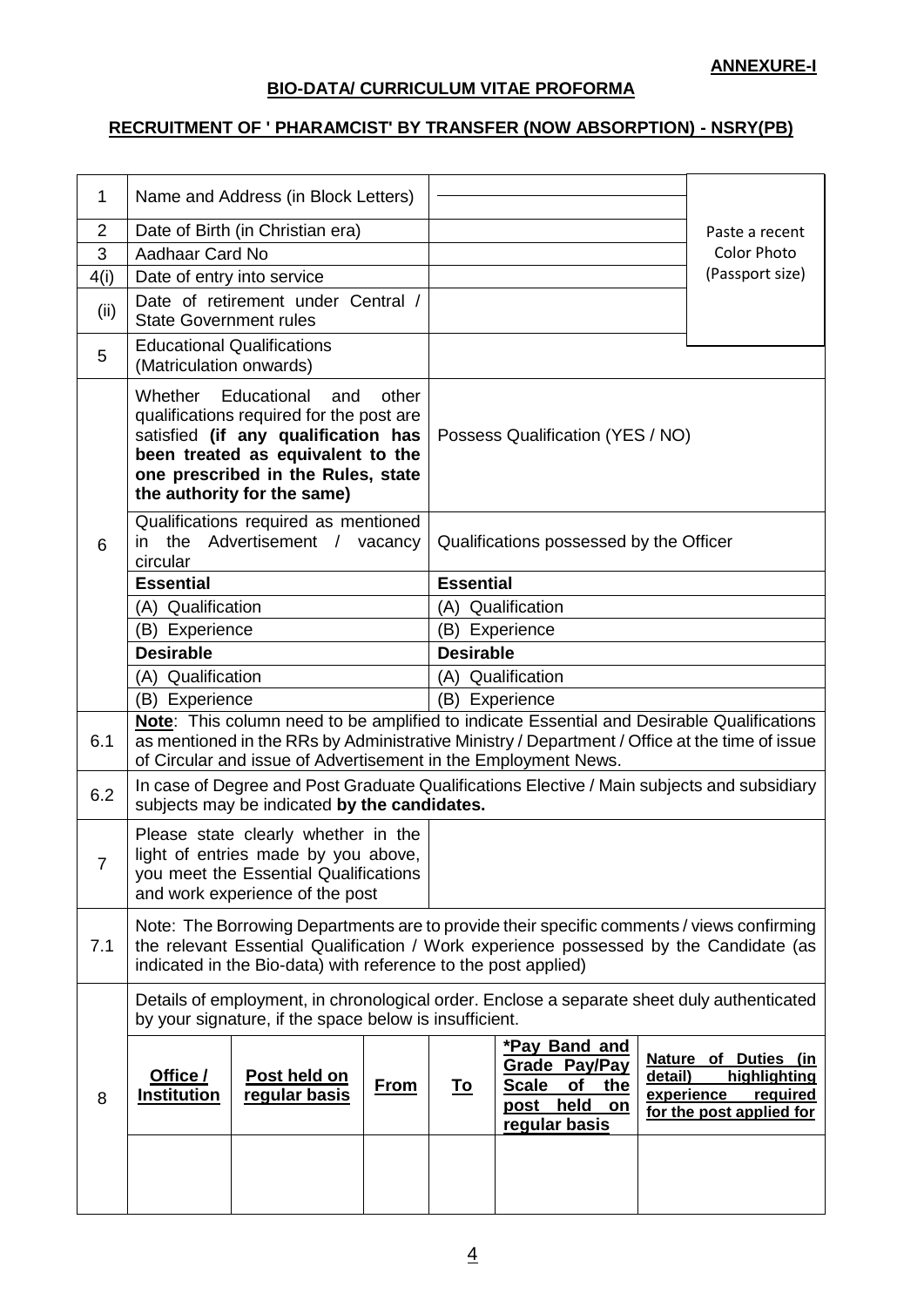|      | * Important - Pay Band and Grade Pay granted under ACP / MACP are personal to the<br>officer and therefore, should not be mentioned. Only Pay Band and Grade Pay / Pay Scale<br>of the post held on regular basis to be mentioned. Details of ACP/MACP with present Pay<br>Band and Grade Pay where such benefits have been drawn by the Candidate, may be<br>indicated as below:- |                                                                           |                                                                                                                    |                               |                                                                                |
|------|------------------------------------------------------------------------------------------------------------------------------------------------------------------------------------------------------------------------------------------------------------------------------------------------------------------------------------------------------------------------------------|---------------------------------------------------------------------------|--------------------------------------------------------------------------------------------------------------------|-------------------------------|--------------------------------------------------------------------------------|
|      | Office /<br><b>Institution</b>                                                                                                                                                                                                                                                                                                                                                     | under ACP/MACP Scheme                                                     | Pay, Pay Band and Pay Level drawn                                                                                  | <u>From</u>                   | <u>To</u>                                                                      |
|      |                                                                                                                                                                                                                                                                                                                                                                                    |                                                                           |                                                                                                                    |                               |                                                                                |
| 9    | Nature of present employment i.e<br>Ad-hoc<br>temporary<br>or Quasi<br>or<br>permanent or Permanent                                                                                                                                                                                                                                                                                |                                                                           |                                                                                                                    |                               |                                                                                |
|      | please state                                                                                                                                                                                                                                                                                                                                                                       | In case the present employment is<br>held on deputation / contract basis, |                                                                                                                    |                               |                                                                                |
| 10   | (a) The date of<br>initial<br>appointment                                                                                                                                                                                                                                                                                                                                          | of<br><b>Period</b><br>(b)<br>appointment<br>on<br>deputation<br>contract | <b>Name</b><br>of<br>the<br>(c)<br><b>Office</b><br>parent<br><b>Organisation</b><br>which<br>applicant<br>belongs | to<br>the parent organisation | (d) Name of the post and<br>pay of the post held in<br>substantive capacity in |
|      |                                                                                                                                                                                                                                                                                                                                                                                    |                                                                           |                                                                                                                    |                               |                                                                                |
| 10.1 | Note: In case of Officers already on deputation, the application of such officers should be<br>forwarded by the parent Cadre / Department alongwith Cadre clearance, Vigilance<br>clearance and Integrity Certificate.                                                                                                                                                             |                                                                           |                                                                                                                    |                               |                                                                                |
| 10.2 | <b>Note:</b> Information under Column $10(c)$ &(d) above must be given in all cases where a<br>person is holding a post on deputation outside the cadre / organisation but still maintaining<br>a lien in his parent Cadre / Organisation                                                                                                                                          |                                                                           |                                                                                                                    |                               |                                                                                |
| 11   | If any post held on Deputation in the<br>past by the applicant, date of return<br>from the last deputation and other<br>details                                                                                                                                                                                                                                                    |                                                                           |                                                                                                                    |                               |                                                                                |
|      | <b>Additional Details of present</b><br>employment:                                                                                                                                                                                                                                                                                                                                |                                                                           |                                                                                                                    |                               |                                                                                |
|      | Please state whether working under<br>(indicate the name of your employer<br>against the relevant column)                                                                                                                                                                                                                                                                          |                                                                           |                                                                                                                    |                               |                                                                                |
| 12   | (a) Central Government<br>(b) State Government                                                                                                                                                                                                                                                                                                                                     |                                                                           |                                                                                                                    |                               |                                                                                |
|      | (c) Autonomous Organisation                                                                                                                                                                                                                                                                                                                                                        |                                                                           |                                                                                                                    |                               |                                                                                |
|      | (d) Government Undertaking<br>(e) Universities                                                                                                                                                                                                                                                                                                                                     |                                                                           |                                                                                                                    |                               |                                                                                |
|      | (f)<br>Others (specify)                                                                                                                                                                                                                                                                                                                                                            |                                                                           |                                                                                                                    |                               |                                                                                |
| 13   | Please state whether you are working<br>in the same Department i.e Indian<br>Navy and are in the feeder grade or<br>feeder to feeder grade                                                                                                                                                                                                                                         |                                                                           |                                                                                                                    |                               |                                                                                |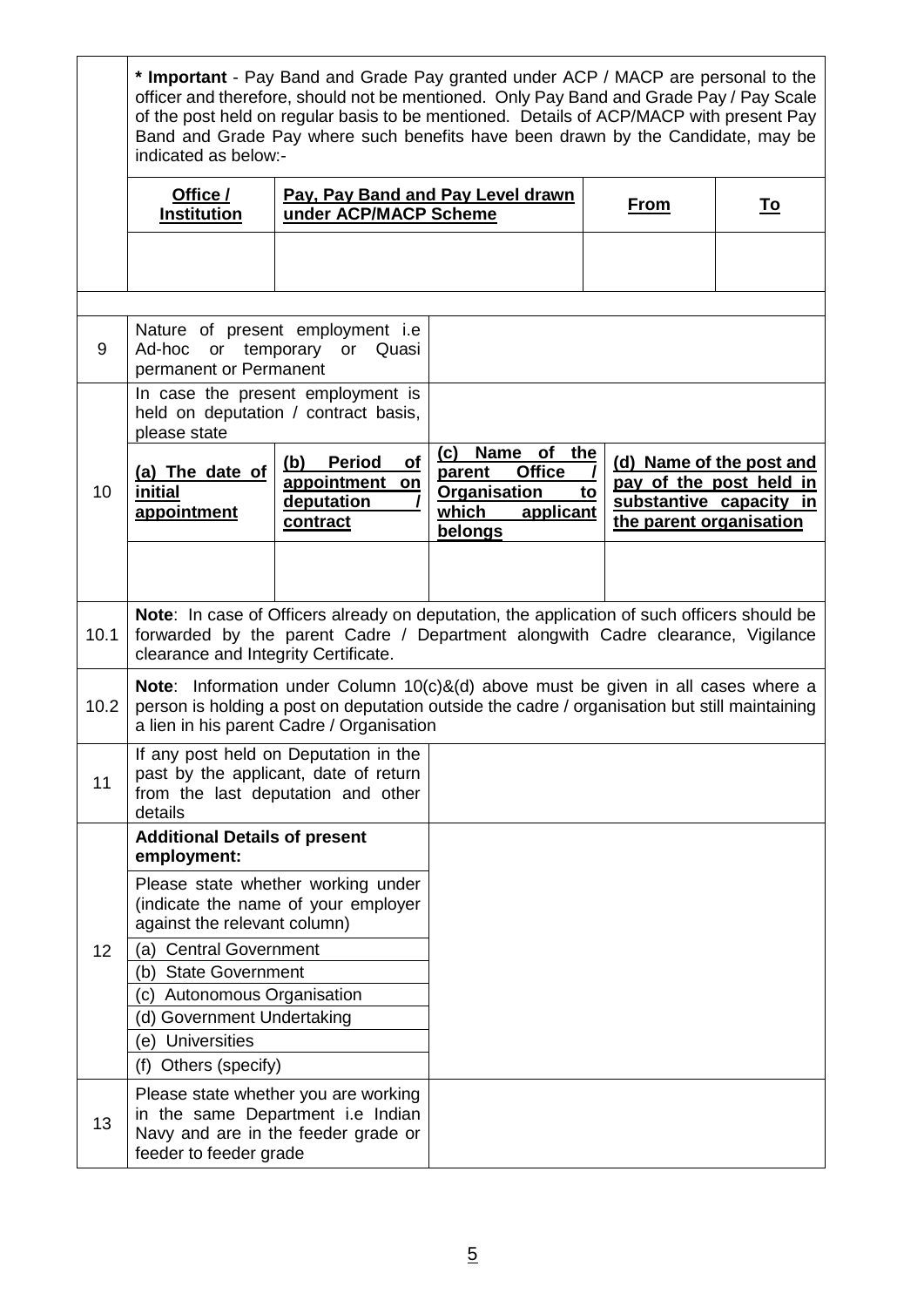| 14                                                                                                                                                                                                             | Are you in Revised Scale of Pay? If<br>yes, give the date from which the<br>revision took place and also indicate<br>the pre-revised scale                                                                                                                                                                                                                                                                                                                                                                                                                          |                   |                                                             |                         |  |
|----------------------------------------------------------------------------------------------------------------------------------------------------------------------------------------------------------------|---------------------------------------------------------------------------------------------------------------------------------------------------------------------------------------------------------------------------------------------------------------------------------------------------------------------------------------------------------------------------------------------------------------------------------------------------------------------------------------------------------------------------------------------------------------------|-------------------|-------------------------------------------------------------|-------------------------|--|
|                                                                                                                                                                                                                | Total emoluments per month now<br>drawn                                                                                                                                                                                                                                                                                                                                                                                                                                                                                                                             |                   |                                                             |                         |  |
| 15                                                                                                                                                                                                             | <b>Basic pay in PB</b>                                                                                                                                                                                                                                                                                                                                                                                                                                                                                                                                              |                   | <b>Grade Pay/ Level in 7th CPC</b><br><b>Pay Matrix</b>     | <b>Total Emoluments</b> |  |
|                                                                                                                                                                                                                |                                                                                                                                                                                                                                                                                                                                                                                                                                                                                                                                                                     |                   |                                                             |                         |  |
| In case of applicant belonging to an Organisation which is not following the Central<br>Government Pay scales, the latest salary slip issued by the Organisation showing the<br>following details be enclosed. |                                                                                                                                                                                                                                                                                                                                                                                                                                                                                                                                                                     |                   |                                                             |                         |  |
| 16                                                                                                                                                                                                             | Basic pay with<br>Pay<br>Scale of Pay and rate of<br>increment                                                                                                                                                                                                                                                                                                                                                                                                                                                                                                      | break up details) | Dearness Pay/Interim relied/<br>other Allowances etc. (with | <b>Total Emoluments</b> |  |
|                                                                                                                                                                                                                |                                                                                                                                                                                                                                                                                                                                                                                                                                                                                                                                                                     |                   |                                                             |                         |  |
| <b>17A</b>                                                                                                                                                                                                     | Additional Information: If any, relevant to the<br>post you applied for in support of your suitability<br>for the post<br>(This among other things may provide<br>information with regard to<br>qualifications (ii)<br>academic<br>training (iii) Work experience over and above<br>prescribed in the Vacancy Circular<br>Advertisement<br>Note: Enclose a separate sheet, if the space<br>is insufficient                                                                                                                                                          | (i)               | additional<br>professional<br>$\sqrt{ }$                    |                         |  |
| 17B                                                                                                                                                                                                            | <b>Achievements:</b><br>The candidates are requested to<br>indicate information with regard to:<br>(i) Research publications and reports<br>and special projects<br>Awards/ Scholarships/Official<br>(ii)<br>Appreciation<br>(iii) Affiliation with the professional<br>bodies/ institutions / societies and.,<br>(iv) Patents registered in own name<br>or achieved for the organisation<br>(v) Any research / innovative measure<br>involving official recognition<br>(vi) Any other information<br>(Note: Enclose separate sheet if<br>the space is insufficient |                   |                                                             |                         |  |
| 18                                                                                                                                                                                                             | Please state whether you are applying<br>for deputation (ISTC/Absorption / Re-<br>employment Basis. # (Officers under<br>Central / State Governments are only<br>eligible for "Absorption". Candidates<br>of Non-Government Organisation are<br>eligible only for Short Term Contract)                                                                                                                                                                                                                                                                              |                   |                                                             |                         |  |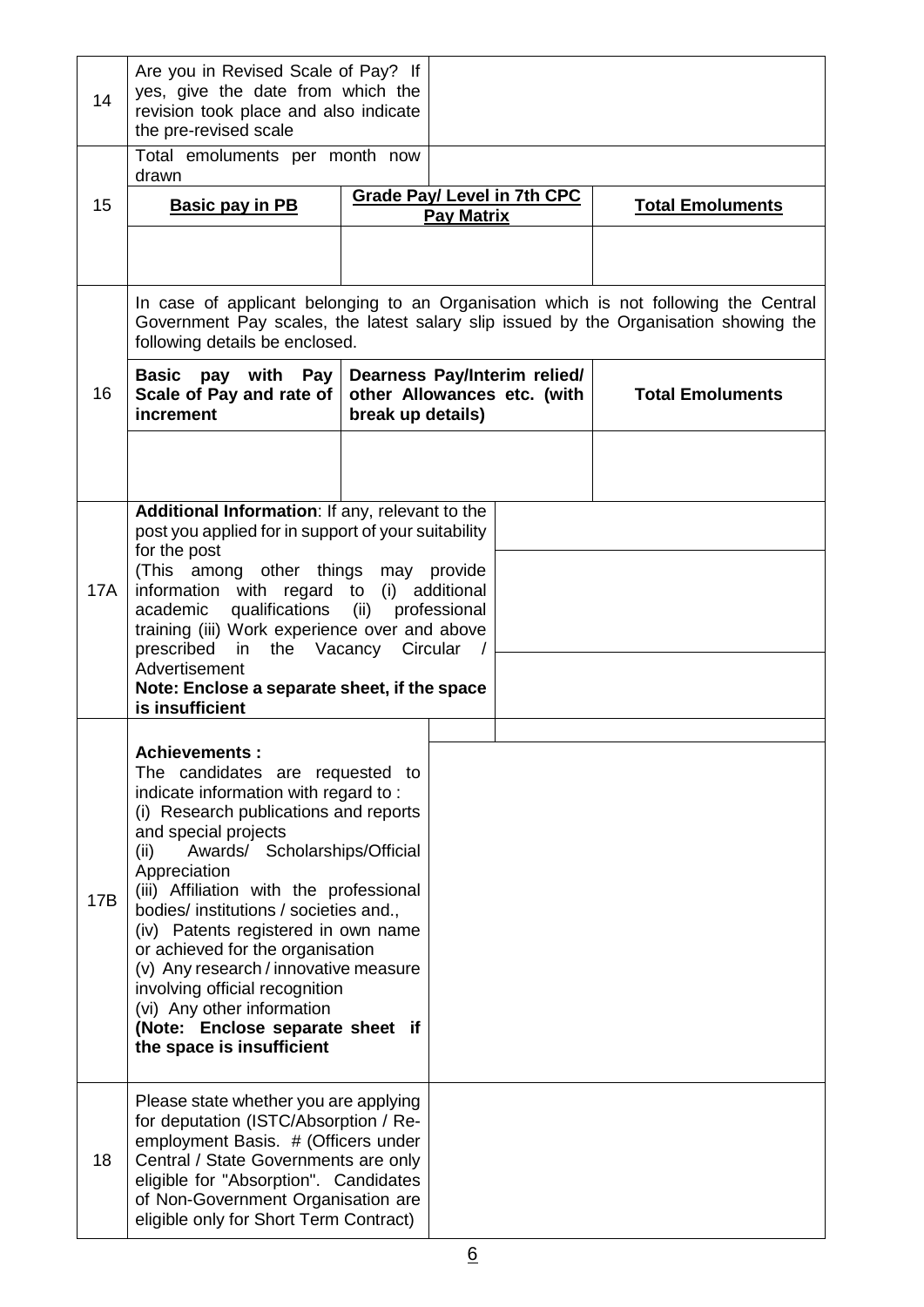|    | # (The option of `STC' / 'Absorption' /<br>'Re-employment' are available only if<br>the vacancy circular specially<br>mentioned recruitment by "STC" or<br>"Absorption" or "Re-employment"). |  |
|----|----------------------------------------------------------------------------------------------------------------------------------------------------------------------------------------------|--|
| 19 | Whether belongs to SC/ST                                                                                                                                                                     |  |

 I have carefully gone through the vacancy circular / advertisement and I am well aware that Curriculum Viate duly supported by the documents in respect of Essential Qualification / Work experience submitted by me will also be assessed by the Selection Committee at the time of selection of post. The information / details provided by me are correct and true to the best of my knowledge and no material fact having a bearing on my selection has been suppressed / withheld.

Signature of Candidate \_\_\_\_\_\_\_\_\_\_\_\_\_\_\_\_\_\_\_

Address: \_\_\_\_\_\_\_\_\_\_\_\_\_\_\_\_\_\_\_\_\_\_\_\_\_\_\_\_\_\_\_\_ Mobile No. \_\_\_\_\_\_\_\_\_\_\_\_\_\_\_\_\_\_\_\_\_\_\_\_\_\_ E-Mail ID

Date: